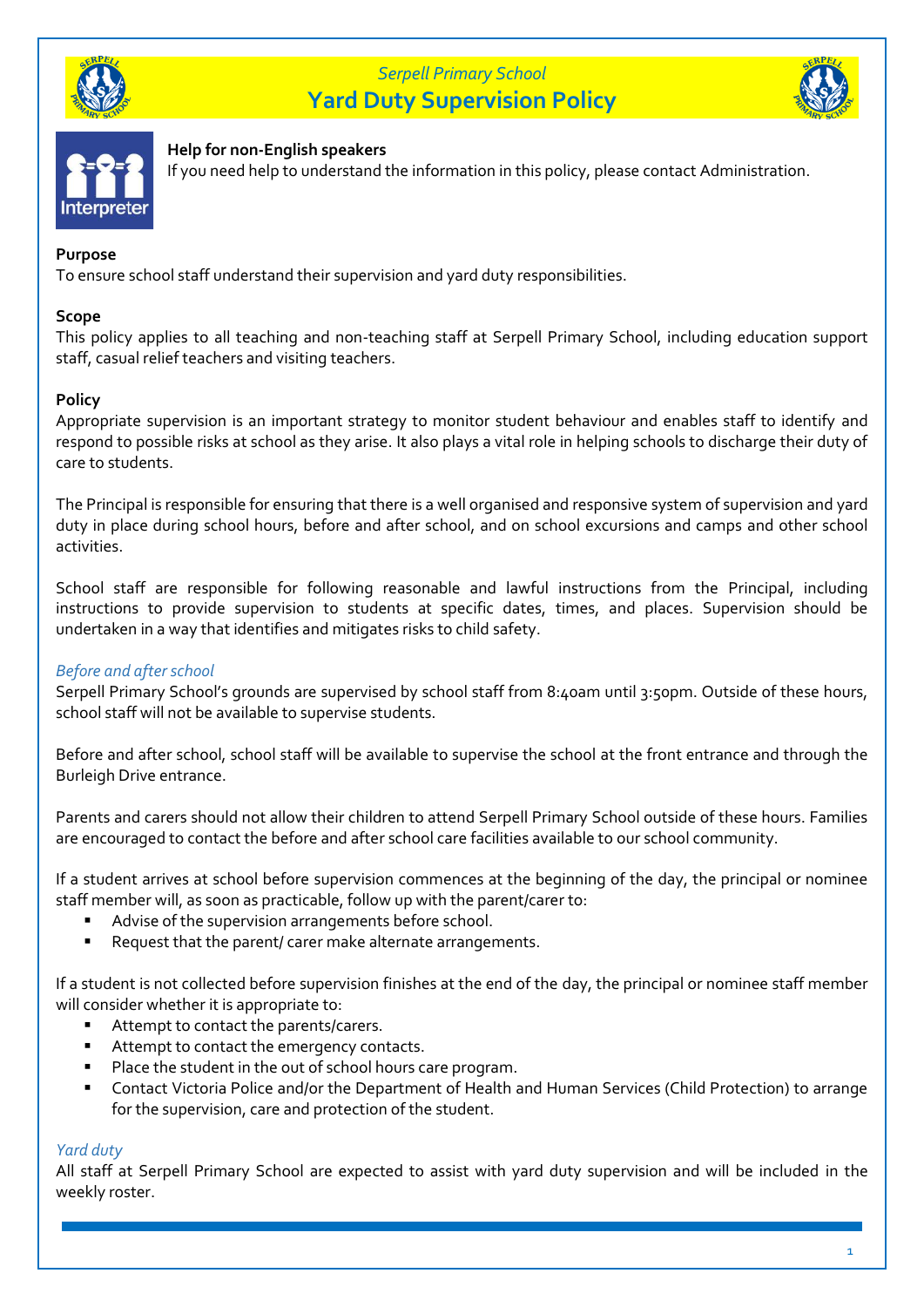



The principal's nominee is responsible for preparing and communicating the yard duty roster on a regular basis. At Serpell Primary School, school staff will be designated a specific yard duty area to supervise.

## *Yard duty zones*

The designated yard duty areas for our school as at Term 1, 2022 are Junior, Senior, Core, Oval, Driveway, Library, Canteen, Tuckers Rd, and Burleigh Drive as marked below:



## *Yard duty equipment*

School staff must:

- Wear a provided safety/hi-vis vest whilst on yard duty. Safety/hi-vis vests will be stored in the Health Centre.
- Yard duty staff members will be provided with a bum bag containing basic first aid supplies, a photo album containing individual photos of students who have a life-threatening health condition and an emergency red card. These bum bags will be kept in the Health Centre.
- Staff members are expected to provide their own hat for yard duty and will be provided with sun block for periods of hot weather.

Yard duty equipment must be returned after the period of supervision or handed to the relieving staff member.

## *Yard duty responsibilities*

Staff who are rostered for yard duty must remain in the designated area until they are replaced by a relieving staff member.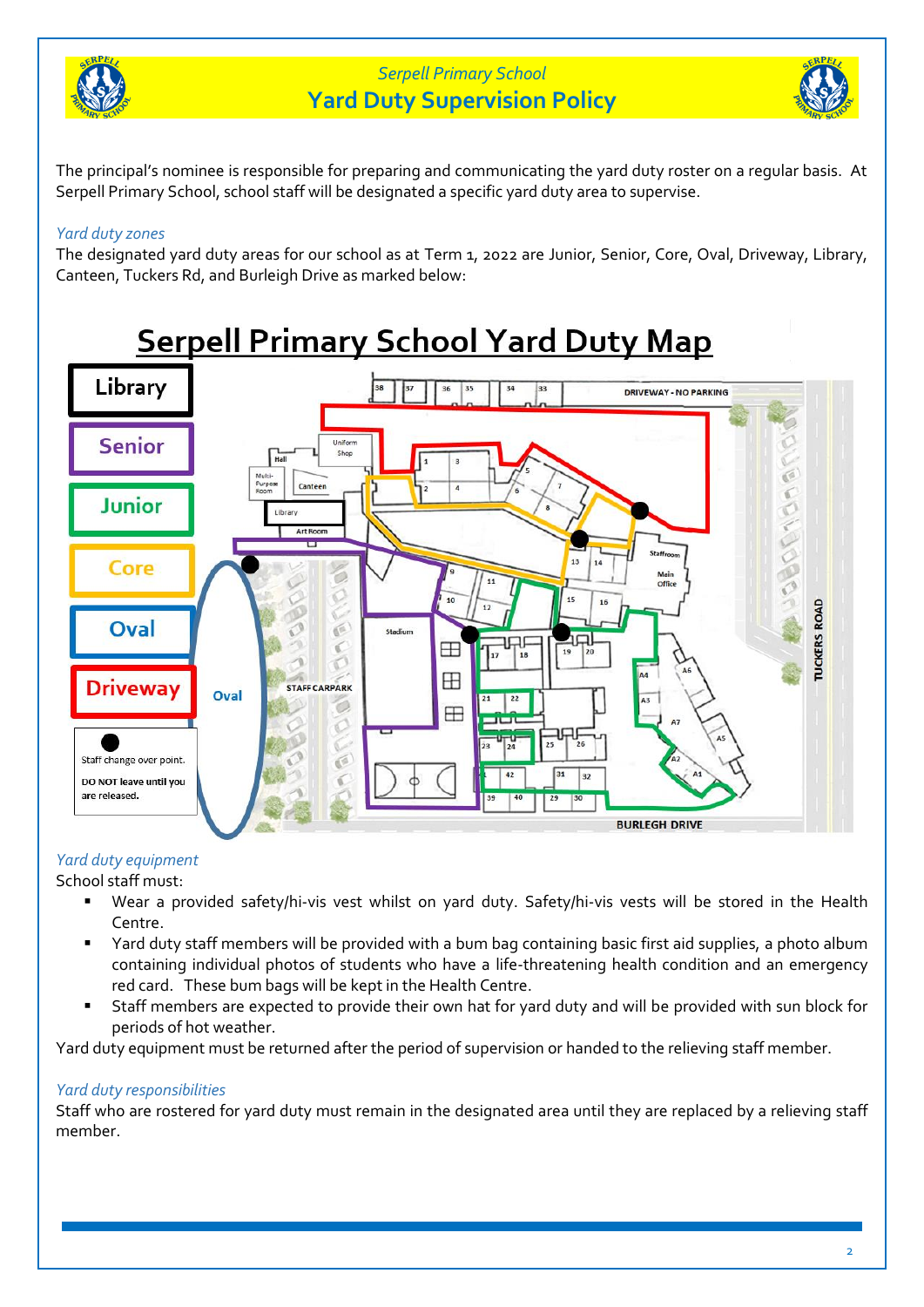



During yard duty, supervising staff must:

- Methodically move around the designated zone ensuring active supervision of all students.
- Where safe to do so, approach any unknown visitor who is observed on school grounds without a clear legitimate purpose, and ensure they have a visitor pass and have signed in (excluding drop off and collection periods)
- Be alert and vigilant.
- **EXTERGHTM** Intervene immediately if potentially dangerous or inappropriate behaviour is observed in the yard
- Enforce behavioural standards in accordance with any relevant disciplinary measures set out in the school's Student Engagement and Wellbeing policy.
- Ensure that students who require first aid assistance receive it as soon as practicable.
- Log any incidents with the Nurse on Incident Reporter.

If being relieved of their yard duty shift by another staff member, ensure that a brief but adequate verbal 'handover' is given to the next staff member in relation to any issues which may have arisen during the first shift.

If the supervising staff member is unable to conduct yard duty at the designated time, they should contact the Assistant Principal with as much notice as possible prior to the relevant yard duty shift to ensure that alternative arrangements are made.

If the supervising staff member needs to leave yard duty during the allocated time, they should contact Administration but should not leave the designated area until the relieving staff member has arrived in the designated area.

If a relieving or next staff member does not arrive for yard duty, the staff member currently on duty should send a message to the office and not leave the designated area until a replacement staff member has arrived.

Should students require assistance during recess or lunchtime, they are encouraged to speak to the supervising yard duty staff member.

Any casual changes to the roster will be recorded in the Yard Duty book which is kept in the pigeonhole of the teacher who coordinates the roster.

## *Classroom*

The classroom teacher is responsible for the supervision of all students in their care during class. If a teacher needs to leave the classroom unattended at any time during a lesson, they should first contact the Year Level Coordinator or Assistant Principal for assistance. The teacher should then wait until another staff member has arrived at the classroom to supervise the class prior to leaving.

## *School activities, camps and excursions*

The Principal and leadership team are responsible for ensuring that students are appropriately supervised during all school activities, camps and excursions. Appropriate supervision will be planned for special school activities, camps and excursions on an individual basis, depending on the activities to be undertaken and the level of potential risk involved and will follow the supervision requirements in the Department of Education and Training Excursions Policy.

## *Digital devices and virtual classroom*

Serpell Primary School follows the Department's [Cybersafety and Responsible Use of Technologies Policy](https://www2.education.vic.gov.au/pal/cybersafety/policy) with respect to supervision of students using digital devices.

Serpell Primary School will also ensure appropriate supervision of students participating in remote and flexible learning environments while on school site. In these cases, students will be supervised.